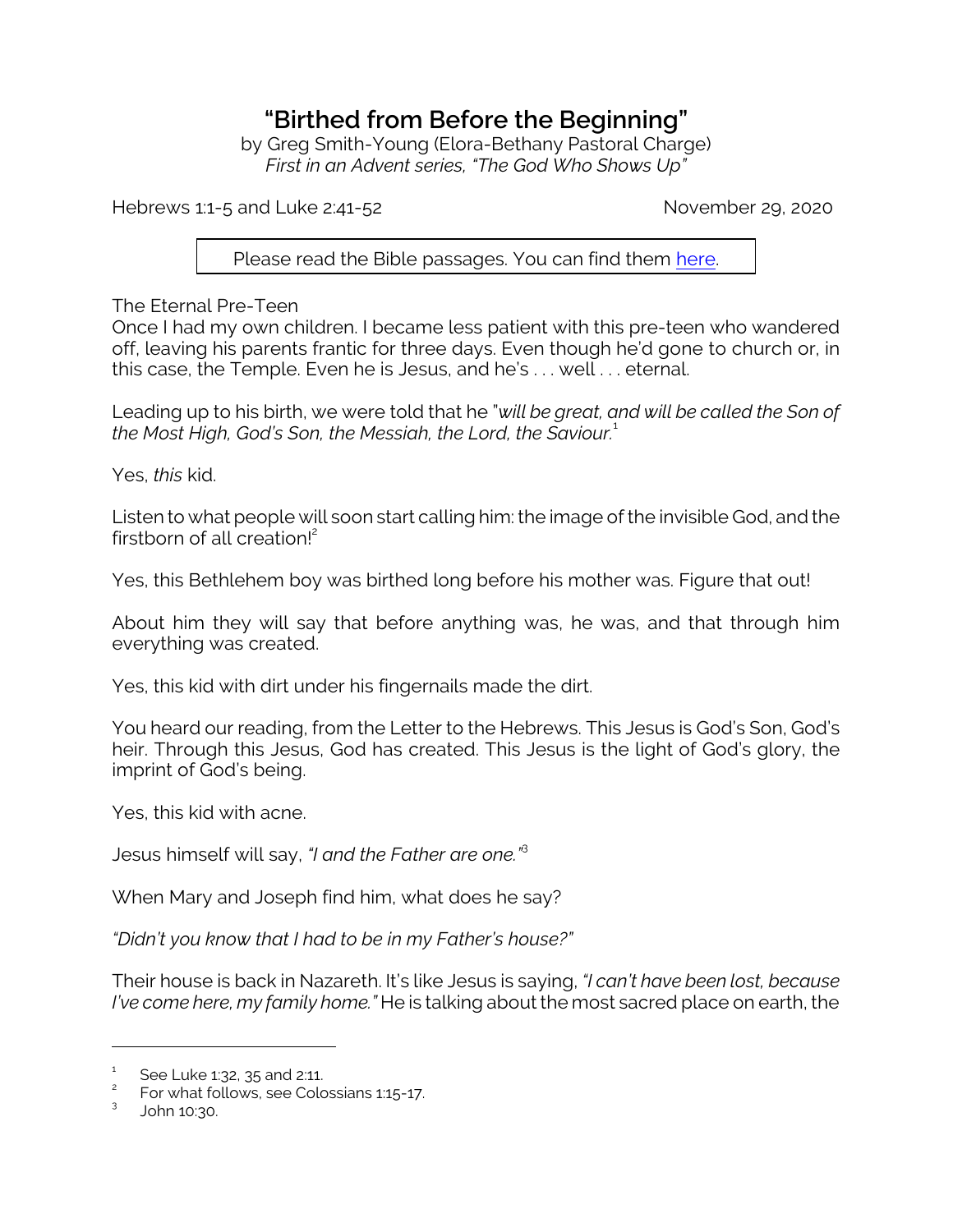Lord's Temple, the centre of God's presence in creation. He's talking about God in a family way!

This simple story of every parent's nightmare becomes a way into realizing who Jesus is.

## Nicaea

Jump ahead about 300 years. The Church's senior leaders gather in a city called Nicaea (in what's now Turkey). The Jesus movement has just become an established religion. His people who'd been running for their lives from state-sponsored terror are now honoured guests of the emperor.<sup>4</sup>

They have something to sort out; what is Jesus' relationship to God.

Many are saying that Jesus was extremely important, the most important person ever, the highest among all creatures God has made. But, Jesus was still made, created by God. So Jesus is not God.<sup>5</sup>

Other disagree, vehemently, including Saint Nicholas of Myra. Yes, the original St. Nick. Later legend has him at the meeting, duking it out with an opponent. (That would get him on his own naughty list? Not nice!) $6$ 

Whoever won the brawl, Nicholas and his colleagues won the debate. The council realized from the Scriptures these things about Jesus. It's part of what we call *The Nicene Creed*.

> *We believe in one Lord, Jesus Christ, the only Son of God, eternally begotten of the Father, God from God, Light from Light, true God from true God, begotten, not made, of one Being with the Father; through him all things were made.*

<sup>4</sup> The emperor Constantine himself has summoned them. He was claiming to be one of them. He wanted to use Christianity to unite the empire under him (sorry, "under Jesus" he says.) That unification would be a lot easier if the Christians themselves would get it together. They are squabbling about things the emperor doesn't really care about. Such as who Jesus is. Yes, I'm cynical about the emperor Constantine's genuineness, both as a Christian and as someone who should have had any role in the affairs of the church. For a helpful account of the council, see Mark A. Noll, Turning Points: Decisive Moments in the History of Christianity (Grand Rapids, MI: Baker, 1997), chapter 2.

<sup>5</sup> This view is called Arianism, after its most well-known proponet, Arius of Alexandria. See Alister McGrath, Heresy: A History of Defending the Truth (New York,NY:Harper Collins, 2009), 140ff. Modern Unitarians, Jehovah's Witnesses, and adherents of the Church of Jesus Christ of Latter-Day Saints embrace similar views to Arianism, though with differences.

<sup>6</sup> This episode almost certainly did not happen, but it's a great story!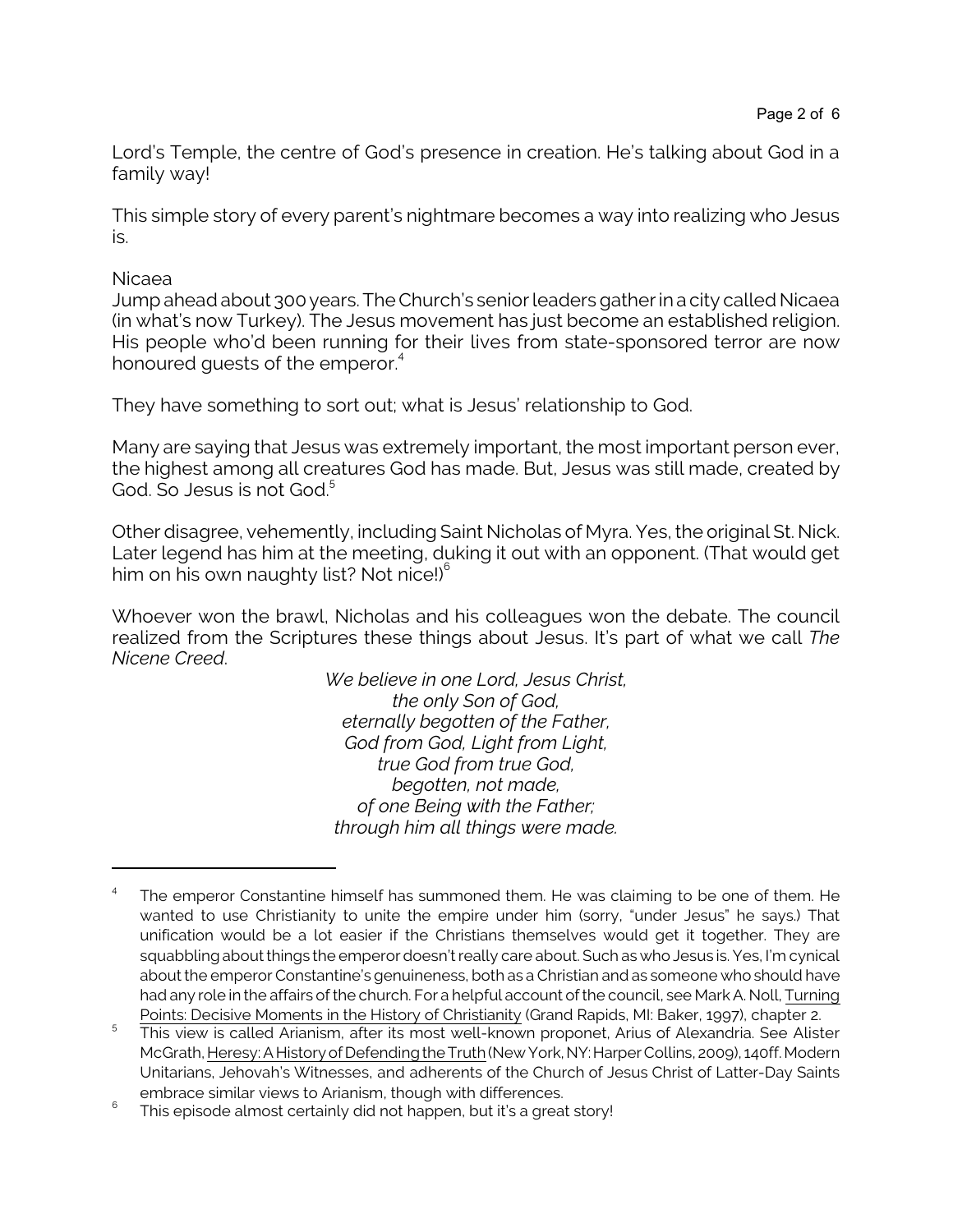We about to start singing Christmas carols. Behind them, and sometimes explicit in them, is this understanding, this realization, this celebration of who Jesus is.

## Meanwhile in Spain

Today we're going to hear a beautiful piece, *Of the Father's Love Begotten.* It's really old. It was a Latin poem, written by Marcus Arelius Clemens Prudentius. As his name sounds, he was highly educated. He served as a judge and a big-city mayor. When he was 57, he gave it all up, lived a life of poverty, meditated and wrote poetry. He lived in the century after that meeting in Nicaea. He wasfar away, in northern Spain. Still, the council's proclamation of Jesus had spread all over.

Marcus' poem has 9 verses. Let's hear 3, translated into English, as sung by the Centre Wellington Singers last year.

> *Of the Father's love begotten ere the worlds began to be, He is Alpha and Omega, he the Source, the Ending he, of the things that are, that have been, and that future years shall see, evermore and evermore!*

*O that birth forever blessed, when the Virgin, full of grace, by the Holy Ghost conceiving, bore the Savior of our race; and the babe, the world's Redeemer, first revealed his sacred face, evermore and evermore!*

*O ye heights of heav'n, adore him; angel hosts, his praises sing: all dominions, bow before him and extol our God and King; let no tongue on earth be silent, ev'ry voice in concert ring, evermore and evermore!*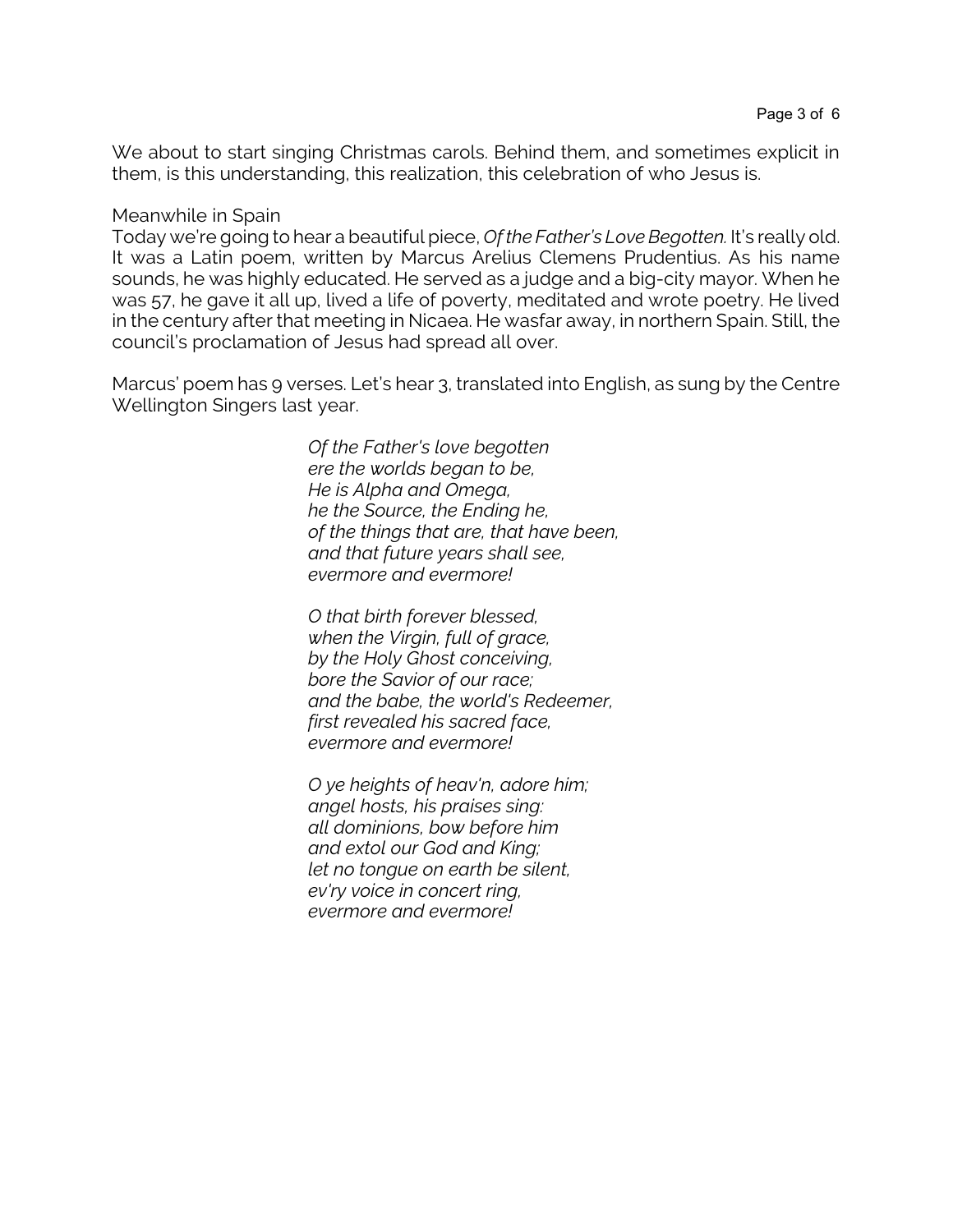Begotten

Notice that word. It echos the Creed which says Jesus is *"eternally begotten of the Father,"* and *"begotten, not made."*

Begotten is a birthing word.<sup>7</sup> It's about producing a child.

Begetting is different than creating. C. S. Lewis explained this very well. (I've changed his words a bit.)

*When you beget, you beget something of the same kind as yourself. A man begets human babies, a beaver begets little beavers, and a bird begets eggs which turn into little birds.* 

*But when you make, you make something of a different kind from yourself. A bird makes a nest, a beaver builds a dam, a woman makes . . . say, a statue. If she is a clever enough carver she may make a statue which is very like her indeed. But, of course, it is not a real person; it only looks like one. . . .* 

*What God begets is God; just as what a person begets is a person. What God creates is not God, just as what a person creates is not a person.<sup>8</sup>*

Those folks at Nicaea used this idea of begetting to get at the relationship between Jesus and God. God the Father begot God the Son. Together with the Holy Spirit, they are the one God: a unity with diversity, a community that's singular.

As the carol says, Jesus' "begotten-ness" is evermore and evermore, always and beyond always. God the Son had no beginning. There never was a time when Jesus was not. A modern theologian puts it this way: *"Christ was with God before there was a 'was.'"*<sup>9</sup> He was birthed before Bethlehem. He was God-birthed before the beginning.

God with Skin On

We don't explain this. How can we comprehend God? We receive it. We realize it, from Scripture and from pondering what Jesus has shown us. We express it, as the Creed does. And we celebrate it. Especially at Christmas.

Because of what it means!

<sup>7</sup> "Beget" comes from Old English, and is specifically used for a man fathering a child. However, the Nicene Creed was written in Greek, and the word used, *gennaó* , is used for both for a man fathering a child and a woman giving birth to a child. See <https://en.wiktionary.org/wiki/beget> and <https://biblehub.com/greek/1080.htm>.

<sup>8</sup> C. S. Lewis, Mere Christianity (London, UK: Geoffrey Bles, 1952), 134f. I adapted it to make the wording less male-dominated, and changed "wireless set" to "computer."

<sup>&</sup>lt;sup>9</sup> Stanley Hauerwas, "Begotten, Not Made: The Grammar of Christmas," a sermon he preached in 2011. [www.abc.net.au/religion/begotten-not-made-the-grammar-of-christmas/10100920](https://www.abc.net.au/religion/begotten-not-made-the-grammar-of-christmas/10100920)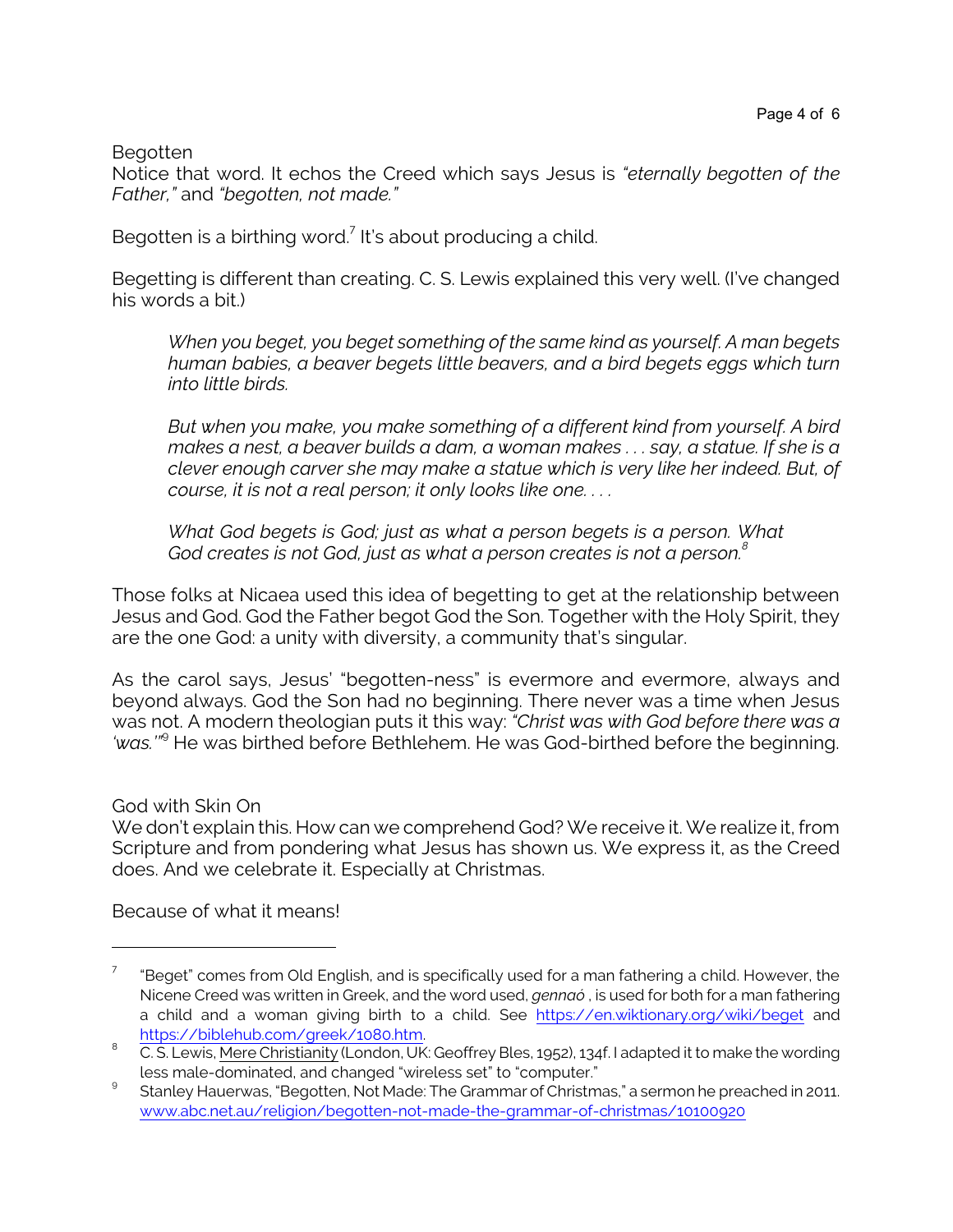It means we can know what God is like. Yes, as I said, we cannot comprehend God. Yet, God has not left us in the dark. The writer of that message to the Hebrews said, *"The Son is the light of God's glory and the imprint of God's being."* 

A friend of mine, John Borthwick, put it this way: *Jesus is what the Divine does when the Divine puts on skin and walks among us.*

When we see Jesus doing something, we know that's what God does.

Jesus feeds crowds with an abundance, because God gives enough food for everyone.

Jesus breaks people away from demonic powers, because God is steadfastly against all that's evil.

Jesus stands against injustice, because God's shatters the rod of oppression.

Jesus heals people, because God makes us whole.

Jesus takes hold of outcasts, because God restores community.

Jesus crosses boundaries of gender, race and religion, because God tears down dividing walls.

Jesus forgives freely, because God's restores us sinners.

Jesus turns water into wine, because God loves a celebration.

Jesus loves perfectly, because God is perfect love.

Birthed to Save

*God from God, Light from Light, true God from true God, begotten, not made, of one Being with the Father. . . .*

This means Jesus has successfully saved us from Sin.

Only God can break Sin's power over us and within us. Only God can forgive us for everything. Only God's self-offering can accomplish what none of us, nor all of us together, can do. Only God's life can free us from Death's terror. Jesus, God the Son, has done this.

So relax.